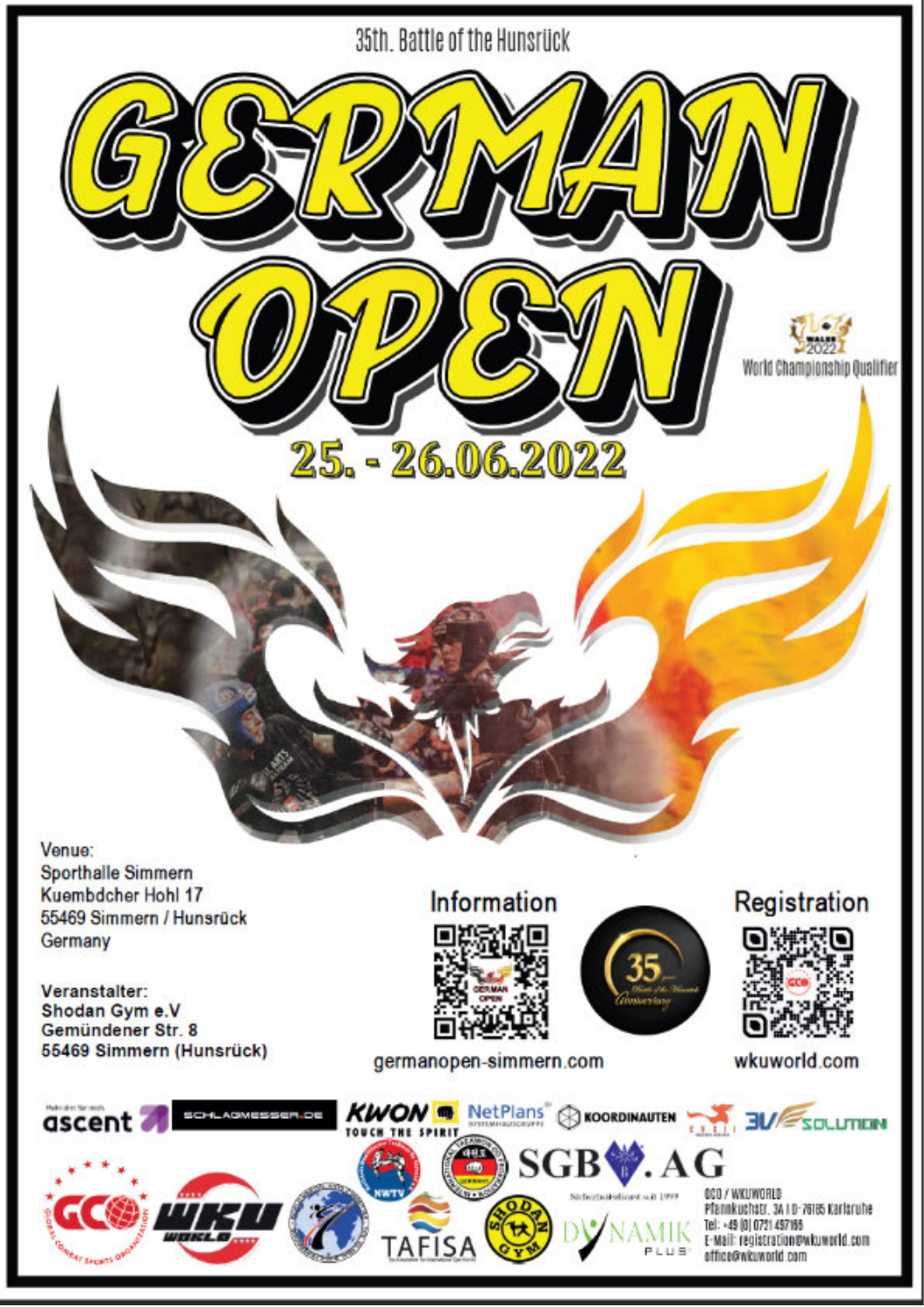

Pandas:  $10.00 \text{ } \in / \text{ start}$ 

IBAN: DE 82560622270000149614 from 3 persons: 10,00 € / start / Person Delayed registration: +10,00 € / start (Registration after 21.06.2022 24:00 Weight change:  $+10,00 \in C$  Change of weight (only if the weight on the pre-registration is not correct)

# **NO LATE REGISTRATION ON THE DAY OF THE TOURNAMENT ONLY ONLINE REGISTRATION**

#### **WKUWORLD-RULES Equipment:**

**Pointfighting, Kick-Light, Karate Kumite and Lightcontact**:

Kickboxing-pants and a T-Shirt optional a traditional Karate- or Tae-Kwon-Do-suit, shin guard, foot guard, suspensor, mouth guard, head guard, women and girls 13 years and older have to wear a breast-guard, open-hands for Pointfighting, 10 oz boxing- gloves for Lightcontact, short pants for Kick-Light

**Forms:** Applying to the performing style

**Karate:** Traditional White Gi, mouth guard, suspensor, guards on the ankles,

women and girls 13 years and older have to wear a breast-guard **Fullcontact / Kickboxing (K1 Rules):** Long Kickboxing-pants, foot guard, suspensor, mouth guard, head

guard, women a breast-guard, 10 oz boxing- gloves, shin guard. Kickboxing: Short Kickboxing-pants, foot guard, , shin guard or instep shin protector, mouth guard, head guard, women a breastguard.

#### **Thai Boxing or MMA Shorts for Kick-Light!**

**Medical Check:** For a medical check at the event hall, there will be a doctor. Fee of € 50,00/ examination.

#### **Prize:** 1. Place**: 1 Meter Trophäen & Urkunde**

- 2. Place : 50cm Trophäe und Urkunde
- 3. Place: 30cm Trophäe und Urkunde

#### **Trophäen:Grand Champion Award**

Alle Grand Champion Informationen unter **www.germanopen-simmern.com/grand-champion**

**Liability:** Non-warranty clause of the promoter and the WKU.

**Catering:** Food and drink will be provided.



## **PRE-REGISTRATION:**

**The coach is supposed to pre-register the competitors with the Excel-sheet. Non-or upcoming WKUWORLD-members use the fax sheet.You have to announce your estimated weight!**

# **Day of the Tournament:**

Starting stickers have to be payed and picked up by the coach at the cashier's place. Delayed registered fighters will get a new starting sheet.

Who withdraws his paid start because of injury will receive a refund of 10,- $\epsilon$ 

#### **Weigh-in and check of fighting-passes:**

Friday: 14:00 - 18:00 Saturday: 08:00 - 10:00 Sunday: 08:00 -10:00

The starting stickers are distributed to the competitors immediately.

#### **If at the weigh-in the estimated weight is incorrect:**

- Badge: Every WKUWORLD Member has to bring along his WKU Badge! Change of category, please inform the WKUWORLD-Event-Team
	- •Payment of 10,00 € for the catgory change
	- •New starting stickers will be printed and distrubed to the competitior

### **Promoter:**

Shodan Gym e.V. Gemündener Str. 8 55469 Simmern (Hünsrück)

Pfannkuchstr. 3A | D-76185 Karlsruhe Tel: +49 (0) 0721 497166 E-Mail: registration@wkuworld.com GCO / WKUWORLD office@wkuworld.com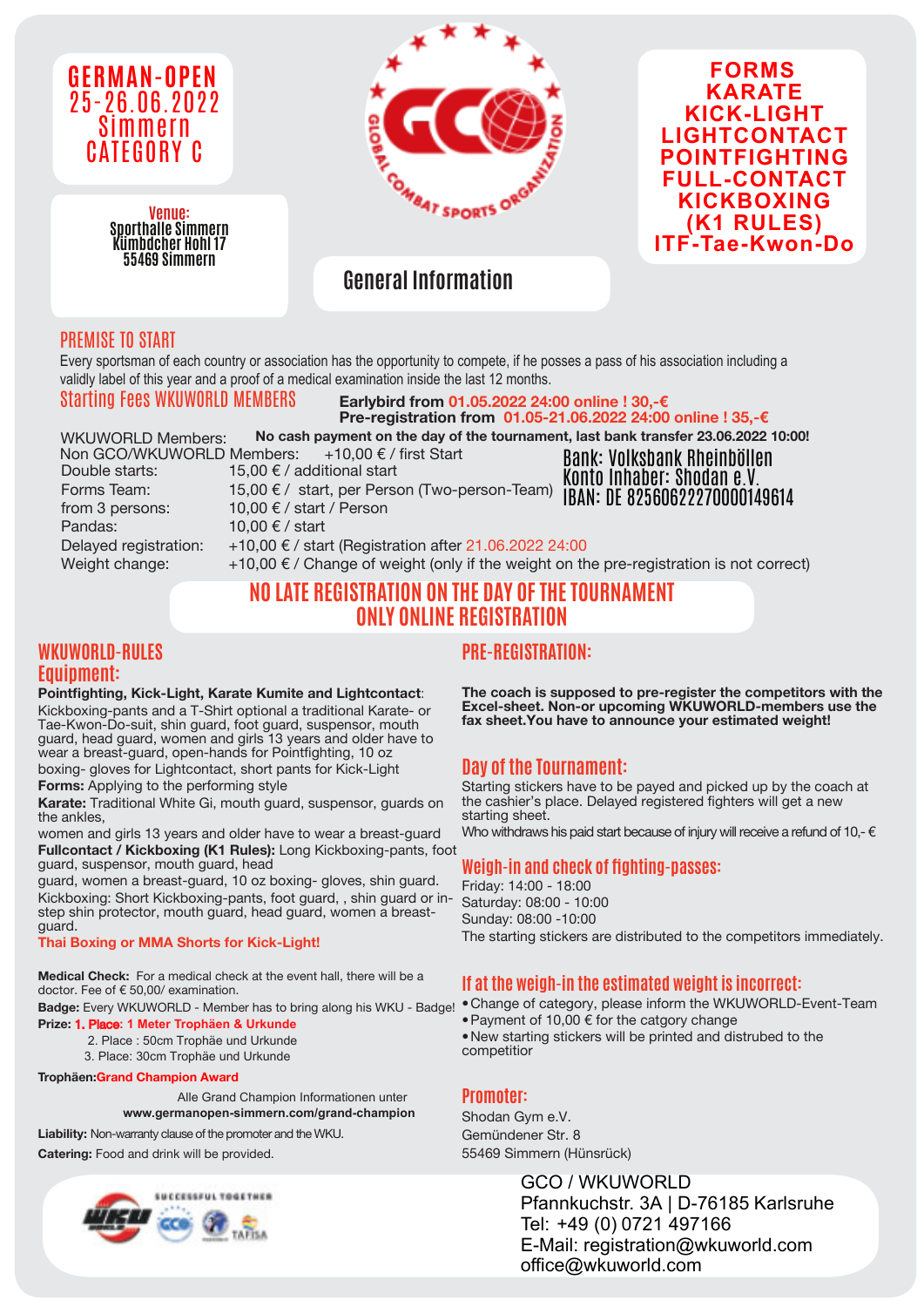

**Venue: Sporthalle Simmern Kümbdcher Hohl 17**



### **FORMS KARATE KICK-LIGHT LIGHTCONTACT POINTFIGHTING FULL-CONTACT KICKBOXING (K1 RULES) ITF-Tae-Kwon-Do**

# **Weight and Age Divisons**

### **Abbreviations:**

Pointfighting=**PF** Lightcontact=**LC** Kickboxing K1 Rules=**KB** Fullcontact=**FC** Karate Kumite=**KK**

#### **Forms-Categories:**

**TS**=Traditional-Style **HS**=Hardstyle **KS**=Koreanstyle **WM**=Weapons-with-music **WT**=Weapons-no-music **KT**=Karate-Traditional **KW**=Karate-Weapons **SS**=Softstyle **FS**=Freestyle **TF**=Team-Freestyle **TT**=Team-Traditional

#### **SATURDAY 25.06.2022 POINTFIGHTING / LIGHTCONTACT / KICK-LIGHT / RINGSPORT**

Boys-Kids – 12 Years: -25kg/-30kg/-35kg/-40kg/-45kg/- 50kg/+50kg Girls-Kids – 12 Years: -25kg/-30kg/-35kg/-40kg/-45kg/- 50kg/+50kg Juniors- Boys 13 to 14 yrs old -45 kg/-50 kg/-55 kg/-60kg/-65kg/+65kg Juniors - Girls 13 to 14 yrs old -45 kg/ -50 kg/ -55kg/ -60kg/ +60 Kg Teens - Boys 15 to 17 yrs old -55kg/ -60kg/ -65kg/ -70kg/ -75kg/ +75 kg Teens - Girls 15 to 17 yrs old -50kg/ -55kg/ -60kg/ -65kg/ +65 kg Men: -60kg/-65kg/-70kg/-75kg/-80kg/-85kg/-90kg/+90kg Women: -50kg/-55kg/-60kg/-65kg/-70kg/ +70kg Women Veteran +35 Years: -65kg/-70kg/+70kg Men Veteran +35 Years: -75kg/-85kg/+85kg Women Veteran +45 Years: -70kg/+70kg Men Veteran +45 Years: -75kg/-85kg/+85kg

### **Extra:**

Panda Pointfighting Girls & Boys Panda Lightcontact Girls & Boys Pointfighting Seniors Men +55 Years over: Pointfighting Seniors Women +55 Years over: Open



### **FULLCONTACT & KICKBOXING (K1 Rules)**

Teens Girls 15-17 Years: -50kg/-55 kg/-60kg/-65kg/+65kg Teens Boys 15-17Years: -55kg/-60kg/-65kg/-70kg/75kg/- 80kg/-85kg/+85kg Women: -50kg/-55kg/-60kg/-65kg//-70kg +70kg Men: -60kg/-65kg/-70kg/-75kg/-80kg/-85kg/-90kg/+90kg

# **SUNDAY 26.06.2022 FORMS**

Boys/Girls Panda Boys/Girls Kids -12 Years: HS, SS, FS, KS, WM, WT, KT, KW, TT ,TF Boys/Girls Juniors 13–14 Years: HS, SS, FS, KS, WM, WT, KT, KW, TT ,TF Boys/Girls Teens 15 to 17 Years: HS, SS, FS, KS, WM, WT, KT, KW, TT ,TF Women/Men: HS, SS, FS, KS, WM, WT, KT, KW, TT ,TF Women/Men Veteran +35 Years: TS, FS, KW,WM, WT, KT Women/Men Veteran +45 Years: WT, TS, KT, KW

### **KARATE**

Boys-Kids – 12 Years: -25kg/-30kg/-35kg/-40kg/-45kg/- 50kg/+50kg Girls-Kids – 12 Years: -25kg/-30kg/-35kg/-40kg/-45kg/- 50kg/+50kg Juniors- Boys 13 to 14 yrs old -45 kg/-50 kg/-55 kg/-60kg/-65kg/+65kg Juniors - Girls 13 to 14 yrs old -45 kg/ -50 kg/ -55kg/ -60kg/ +60 Kg Teens - Boys 15 to 17 yrs old -55kg/ -60kg/ -65kg/ -70kg/ -75kg/ +75 kg Teens - Girls 15 to 17 yrs old -50kg/ -55kg/ -60kg/ -65kg/ +65 kg Men: -60kg/-65kg/-70kg/-75kg/-80kg/-85kg/-90kg/+90kg Women: -50kg/-55kg/-60kg/-65kg/-70kg/ +70kg Women Veteran +35 Years: -65kg/-70kg/+70kg Men Veteran +35 Years: -75kg/-85kg/+85kg Women Veteran +45 Years: -70kg/+70kg Men Veteran +45 Years: -75kg/-85kg/+85kg

#### **ITF-TAE-KWON-DO Sunday !**

#### **INFO: https://www.germanopen-simmern.com/itf-dm**

Pfannkuchstr. 3A | D-76185 Karlsruhe Tel: +49 (0) 0721 497166 E-Mail: registration@wkuworld.com GCO / WKUWORLD office@wkuworld.com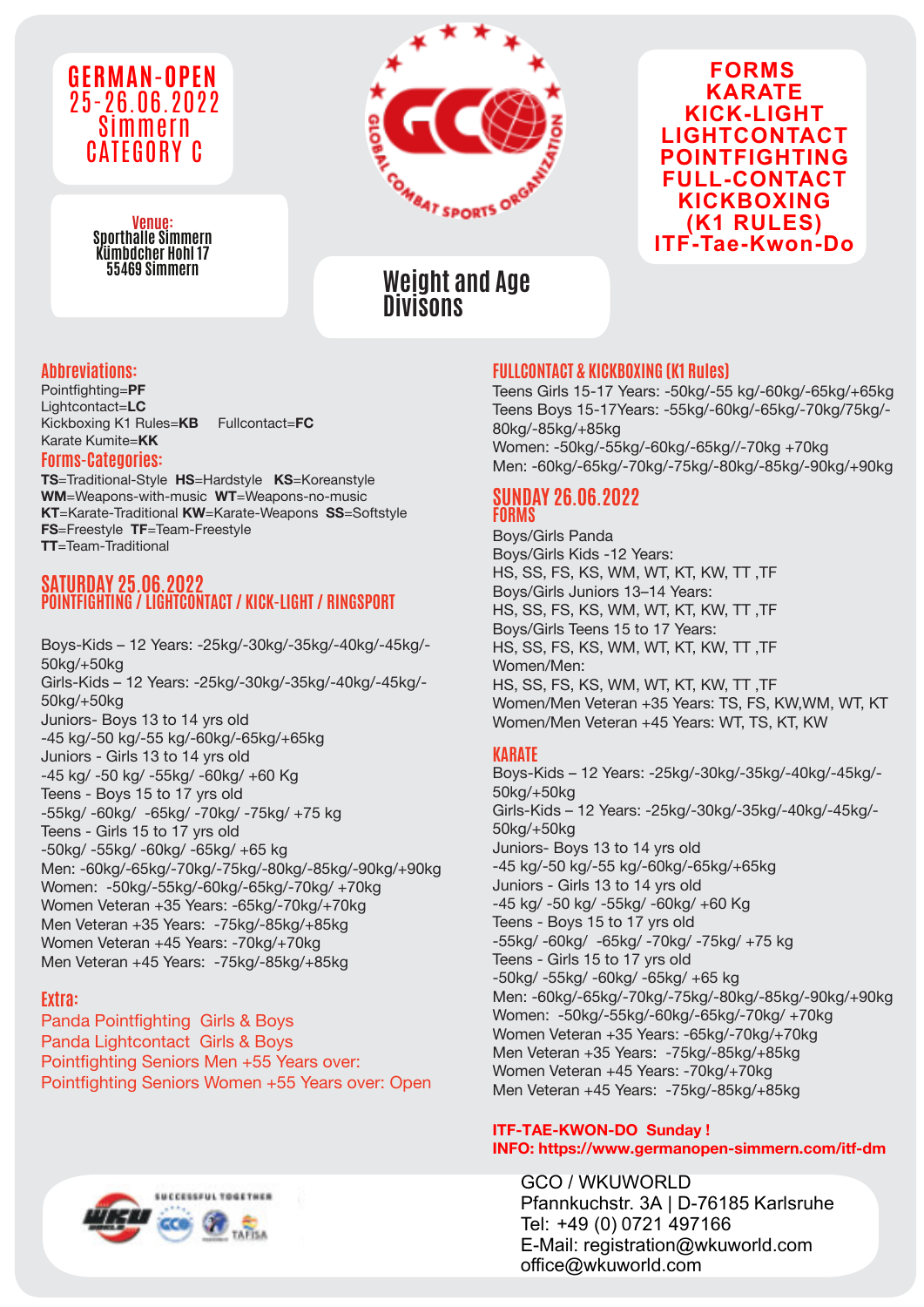

**Venue: Sporthalle Simmern Kümbdcher Hohl 17 55469 Simmern**





Name of the Martial Arts School / Club:

Street:

Tel.:

Cell:

Postcode/City:

#### **REGISTRATION SHEET**

WKUWORLD-Members must add their **MAP-Number.** Bank transfer until 3 days before tournament start, then cash payment.

**SUBMISSION DUE DATE:** 21.06.2022 24:00 Uhr

**WKUWORLD Office**

E-Mail: registration@wkuworld.com

E-Mail:

Supervising / Coach:

Referee:

| <b>MAP</b> | <b>Surname</b> | <b>Name</b> | <b>Birthdate</b> |   | <b>Discipli</b><br>ne | Category       | Amount<br>€ |
|------------|----------------|-------------|------------------|---|-----------------------|----------------|-------------|
| 007        | <b>Bond</b>    | James       | 22.12.2012       | M | <b>PF</b>             | juniors -50 kg | 25          |
|            |                |             |                  |   |                       |                |             |
|            |                |             |                  |   |                       |                |             |
|            |                |             |                  |   |                       |                |             |
|            |                |             |                  |   |                       |                |             |
|            |                |             |                  |   |                       |                |             |
|            |                |             |                  |   |                       |                |             |
|            |                |             |                  |   |                       |                |             |
|            |                |             |                  |   |                       |                |             |
|            |                |             |                  |   |                       |                |             |
|            |                |             |                  |   |                       |                |             |
|            |                |             |                  |   |                       |                |             |
|            |                |             |                  |   |                       |                |             |
|            |                |             |                  |   |                       |                |             |

**TOTAL €:**



Konto Inhaber: WKUWORLD GmbH Tel.: +49(0)721-497166 | Fax:+49(0)721-9430773 Tel: +49 (0) 0721 497166 E-Mail:office@wku-registration.com Bank: Volksban<u>k Karlsru</u>he BIC: GENODE61KA1 IBAN: DE 19 6619 0000 0002 2222 30 BIC: GENODE61KA1